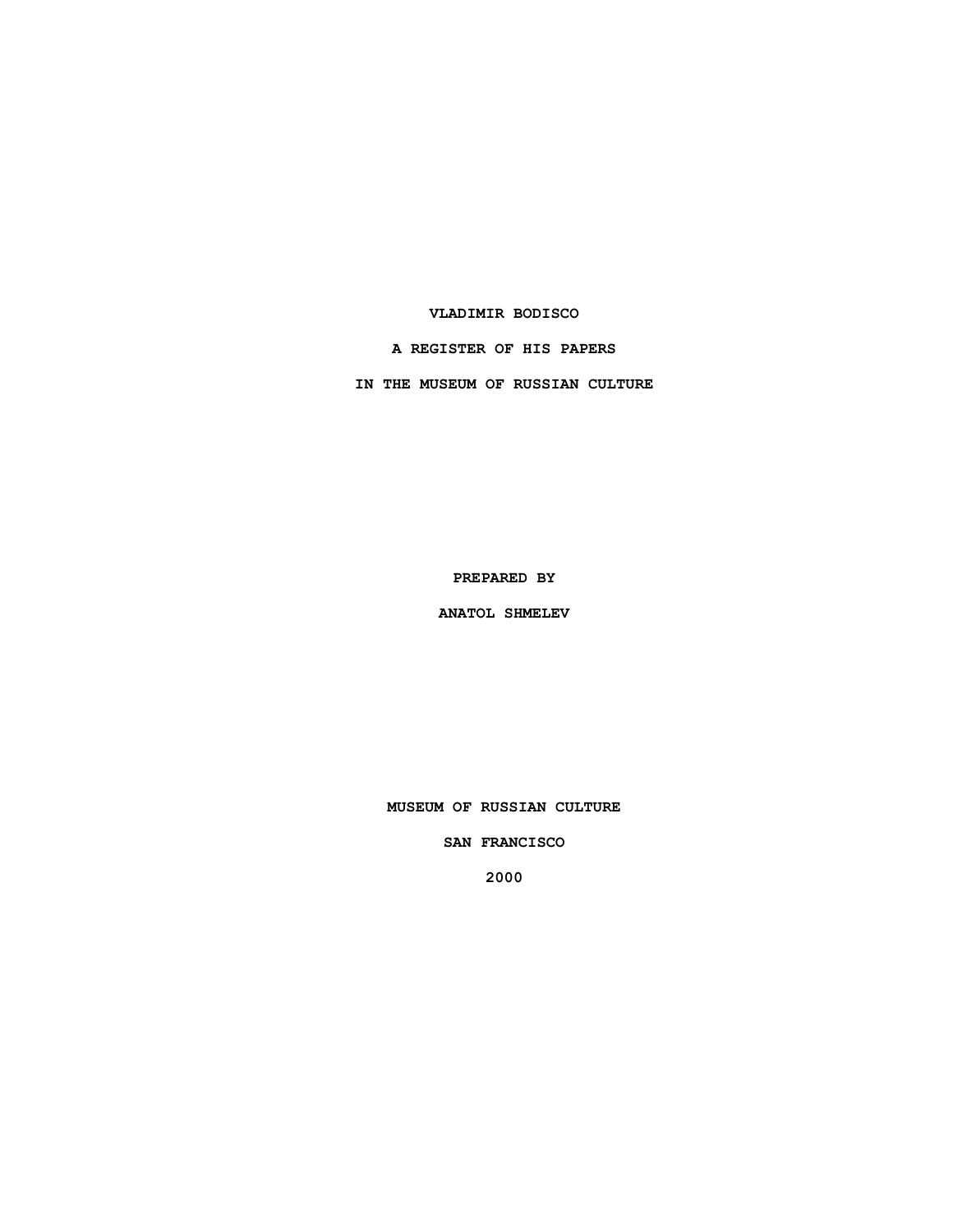### **VLADIMIR BODISCO**

# **BIOGRAPHICAL NOTE**

| 1912 January 14 | Born, St. Petersburg, Russia                                              |
|-----------------|---------------------------------------------------------------------------|
| 1930            | Graduated, Russian military college, Yugoslavia                           |
| 1940            | Graduated, University of Belgrade, Yugoslavia                             |
| 1951            | Naturalized as a Venezuelan citizen                                       |
| 1965            | Doctorate in Agricultural Sciences, University of<br>Belgrade, Yugoslavia |
| 1985            | Author, Ganado de doble proposito                                         |
| 1998 April 12   | Died, Venezuela                                                           |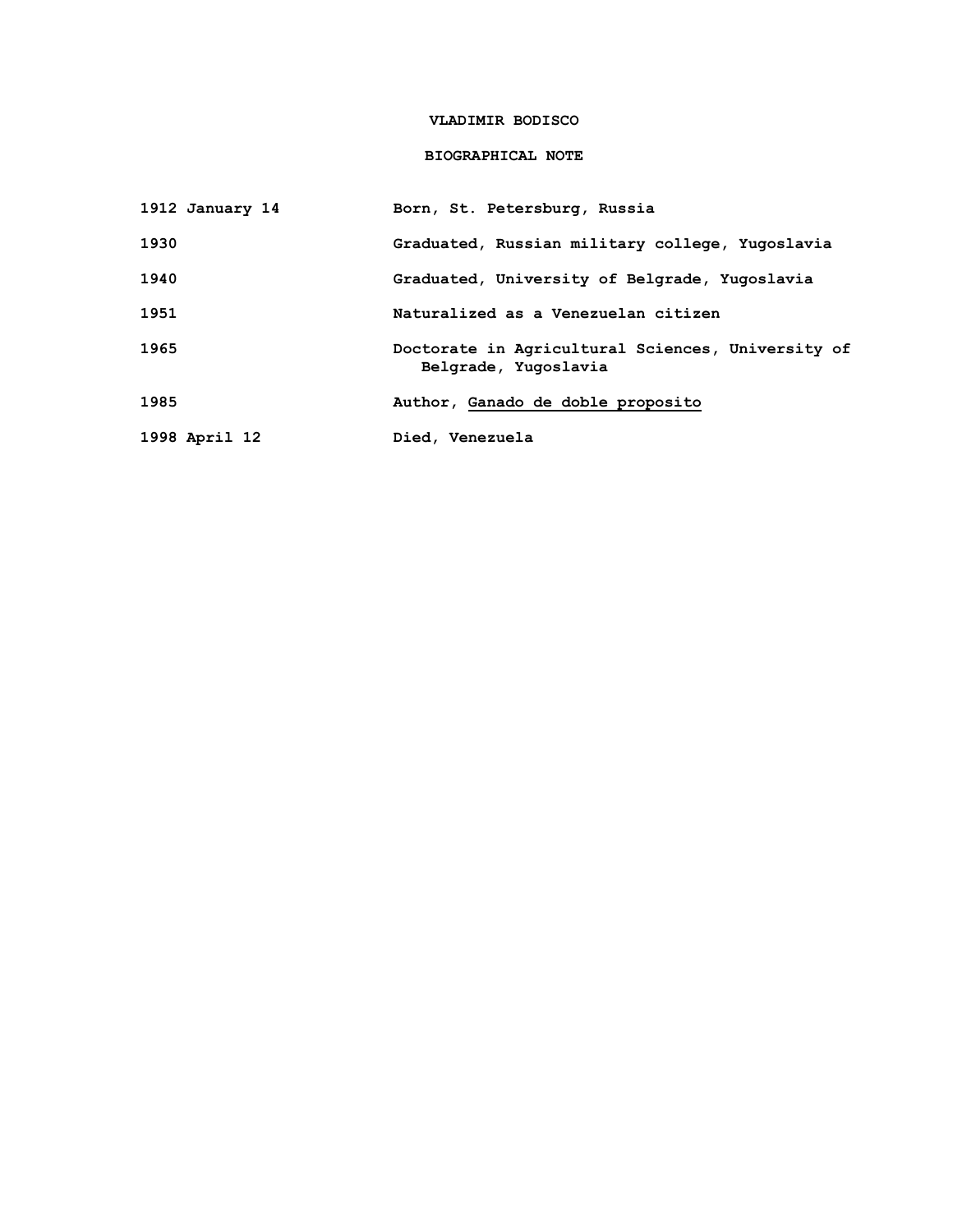#### **SCOPE AND CONTENT NOTE**

#### **VLADIMIR BODISCO PAPERS**

**Vladimir Vasil'evich Bodisco was a specialist in cattle breeding who was raised and educated in Yugoslavia. The collection contains his memoirs ("Konspekt proshedshei zhizni" in WRITINGS) and articles about life in Russian émigré cadet schools and the military school at Bela Crkva, Yugoslavia, as well as collected materials on Russian military history and military educational establishments abroad.**

**Detailed processing and preservation microfilming for these materials were made possible by a generous grant from the National Endowment for the Humanities and by matching funds from the Hoover Institution and Museum of Russian Culture. The grant also provides depositing a microfilm copy in the Hoover Institution Archives. The original materials and copyright to them (with some exceptions) are the property of the Museum of Russian Culture, San Francisco. A transfer table indicating corresponding box and reel numbers is appended to this register.**

**The Hoover Institution assumes all responsibility for notifying users that they must comply with the copyright law of the United States (Title 17 United States Code) and Hoover Rules for the Use and Reproduction of Archival Materials.**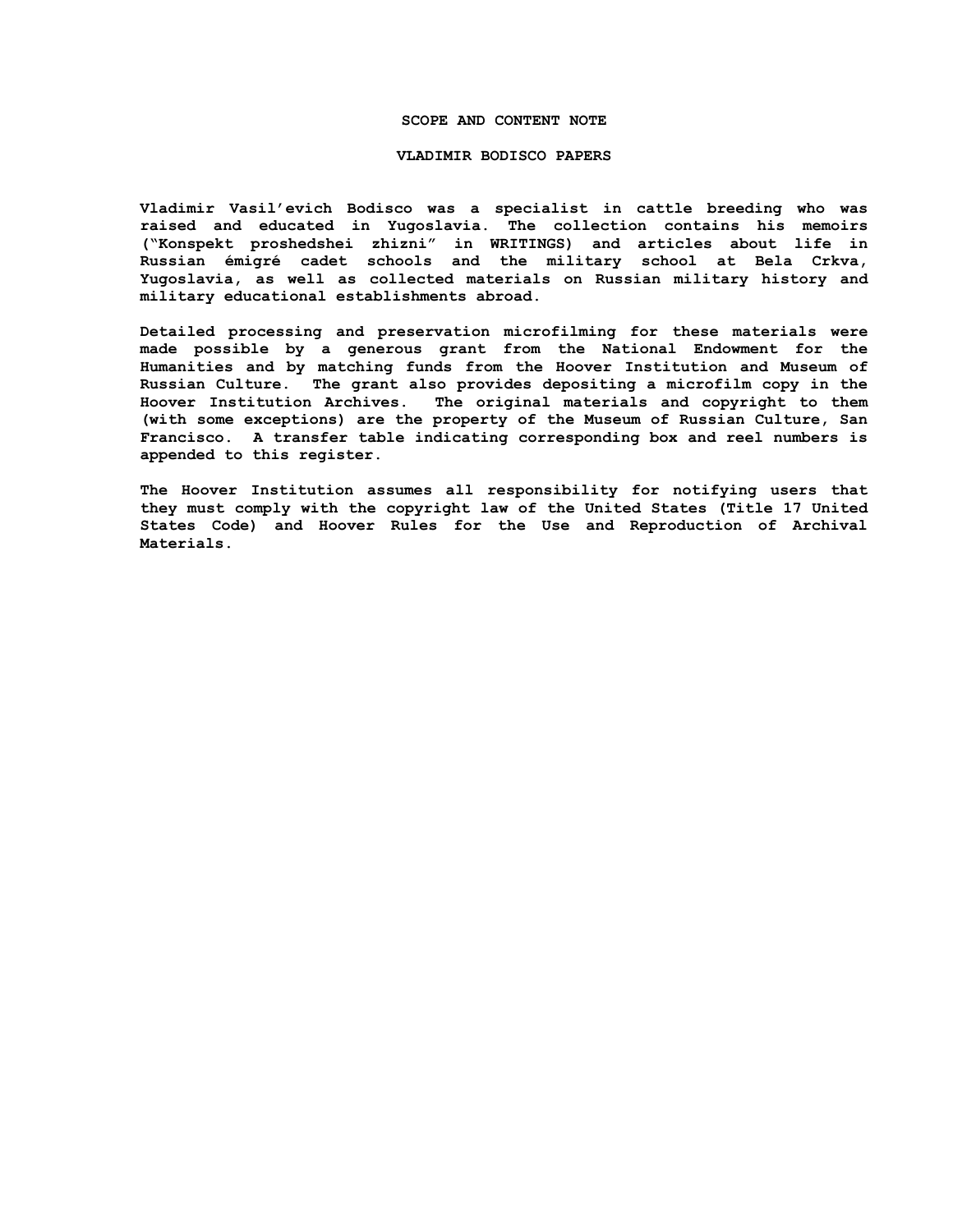### **REGISTER**

# **VLADIMIR BODISCO PAPERS**

# **SERIES DESCRIPTION:**

| Box Nos      | Series                                                                                                                                                  |
|--------------|---------------------------------------------------------------------------------------------------------------------------------------------------------|
| 1            | BIOGRAPHICAL FILE, 1965-1999 and undated. Certificate,<br>clipping, curriculum vitae, diploma and obituary, arranged<br>alphabetically by physical form |
| $\mathbf{1}$ | WRITINGS, 1979-1996 and undated. Articles and memoirs,<br>arranged chronologically by title                                                             |
| $1 - 4$      | SUBJECT FILE, 1954-2000. Correspondence, writings and<br>printed matter, arranged alphabetically by heading                                             |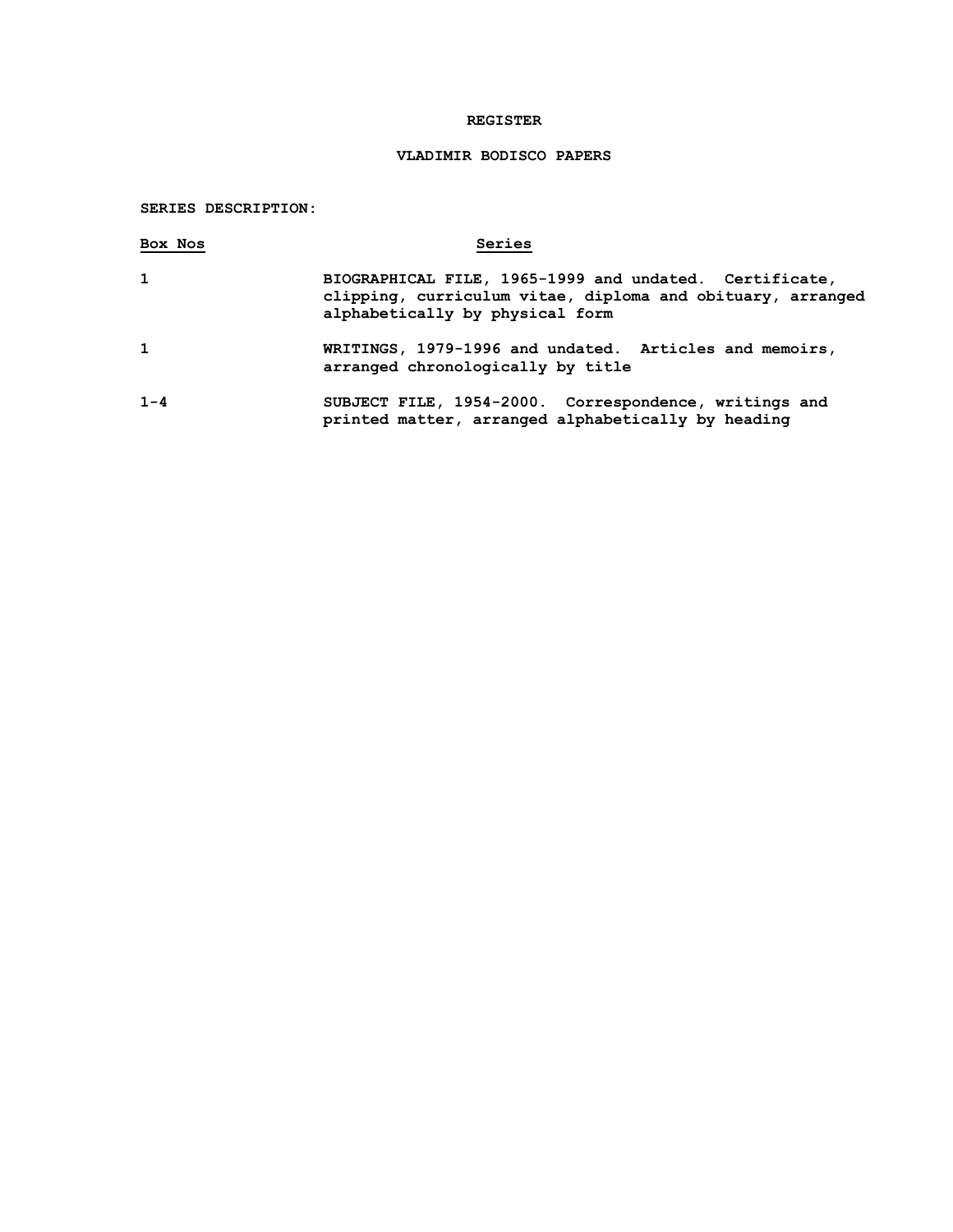|         | Box Folder              |                                                               |
|---------|-------------------------|---------------------------------------------------------------|
| Nos Nos |                         | Contents                                                      |
| 1.      |                         | BIOGRAPHICAL FILE, 1965-1999 and undated                      |
|         | 1                       | Certificate of award of "Orden Ciudad de Maracay"             |
|         | $\overline{\mathbf{c}}$ | Clipping about Bodisco                                        |
|         | 3                       | Curriculum vitae. Includes attached letter                    |
|         | 4                       | Diploma                                                       |
|         | 5                       | Family file - Stavrovich, Liudmila Viktorovna (mother-        |
|         |                         | in-law). Includes fragment of a letter to her and             |
|         |                         | her typewritten obituary                                      |
|         | 6                       | Obituary                                                      |
|         |                         | WRITINGS, 1979-1996 and undated                               |
|         | 7                       | "Konspekt proshedshei zhizni," n.d. Typescript                |
|         | 8                       | "Moka," n.d.<br>Typescript                                    |
|         | 9                       | "Nasreddin Khodzha, " n.d. Typescript                         |
|         | 10                      | "Poniat'-Prostit'," n.d. Typescript                           |
|         | 11                      | "Vy vspominaite tsygana Petiu," n.d. Typescript               |
|         | 12                      | "Zauriad veterinary," n.d. Typescript                         |
|         | 13                      | "Kuba libre, " 1979. Typescript                               |
|         | 14                      | Untitled traveloque, 1980 September. Typescript               |
|         | 15                      | "Pis'mo druz'iam, "1981. Typescript                           |
|         | 16                      | "Proshloe, nastoiashchee, budushchee," 1981. Typescript       |
|         | 17                      | "Smelo my v boi poidem za Rus' Sviatuiu," 1981.<br>Typescript |
|         | 18                      | "Znamia Leib-Grenader, " 1981. Typescript                     |
|         | 19                      | "Kadet v raiu, " 1982. Typescript                             |
|         | 20                      | "Moskva, kak mnogo v etom zvuke," 1982. Typescript            |
|         | 21                      | "Pervaia volna, " 1984. Typescript                            |
|         | 22                      | Ganado de doble proposito, 1985. Printed copy                 |
|         | 23                      | "Iz vospominanii Polkovnika Stavrovicha," 1985.               |
|         |                         | Typescript                                                    |
|         | 24                      | "Professor Markov, " 1987. Typescript                         |
|         | 25                      | "Verny zavetam stariny," 1988. Typescript                     |
|         | 26                      | "I dym otechestva, " 1989. Typescript                         |
|         | 27                      | "Venetsuela, "1990. Typescript                                |
|         | 28                      | "Akh, druz'ia moi kadety, "1993. Typescript                   |
|         | 29                      | "Duel'," 1993.<br>Typescript                                  |
|         | 30                      | "Lenia Moriachek, " 1993. Typescript                          |
|         | 31                      | "Vverkh po matushke po Volge," 1993.  Typescript              |
|         | 32                      | "Chetyrnadtsatyi kadetskii, "1994. Typescript                 |
|         | 33                      | "Eshche o kadetskikh traditsiiakh," 1994.<br>Typescript       |
|         | 34                      | "Iz daleka dolgo techet reka Volga, kontsa i kraia net,"      |
|         |                         | 1995.<br>Typescript                                           |
|         | 35                      | "Russkie sokola za rubezhom, " 1995. Typescript               |
|         | 36                      | "Chto vspomnilos', " 1996. Typescript                         |
|         | 37                      | "Krasno-korichnevye, " 1996. Typescript                       |
|         |                         | SUBJECT FILE, 1954-2000                                       |
|         |                         | Russia. Armiia                                                |
|         | 38                      | Correspondence and writings of K. Leiman<br>General.          |
|         |                         | relating primarily to his service in and the                  |
|         |                         | history of the 97 <sup>th</sup> Lifliandskii regiment (25     |
|         |                         | infantry division) of the Imperial Russian army               |
| 2.      | $1 - 4$                 | Education.<br>Issues of Biulleten' Ob"edineniia               |
|         |                         | kadet rossiiskikh kadetskikh korpusov v                       |
|         |                         | Venetsuele, issued in Caracas, Venezuela, 1980-               |
|         |                         | 2000                                                          |